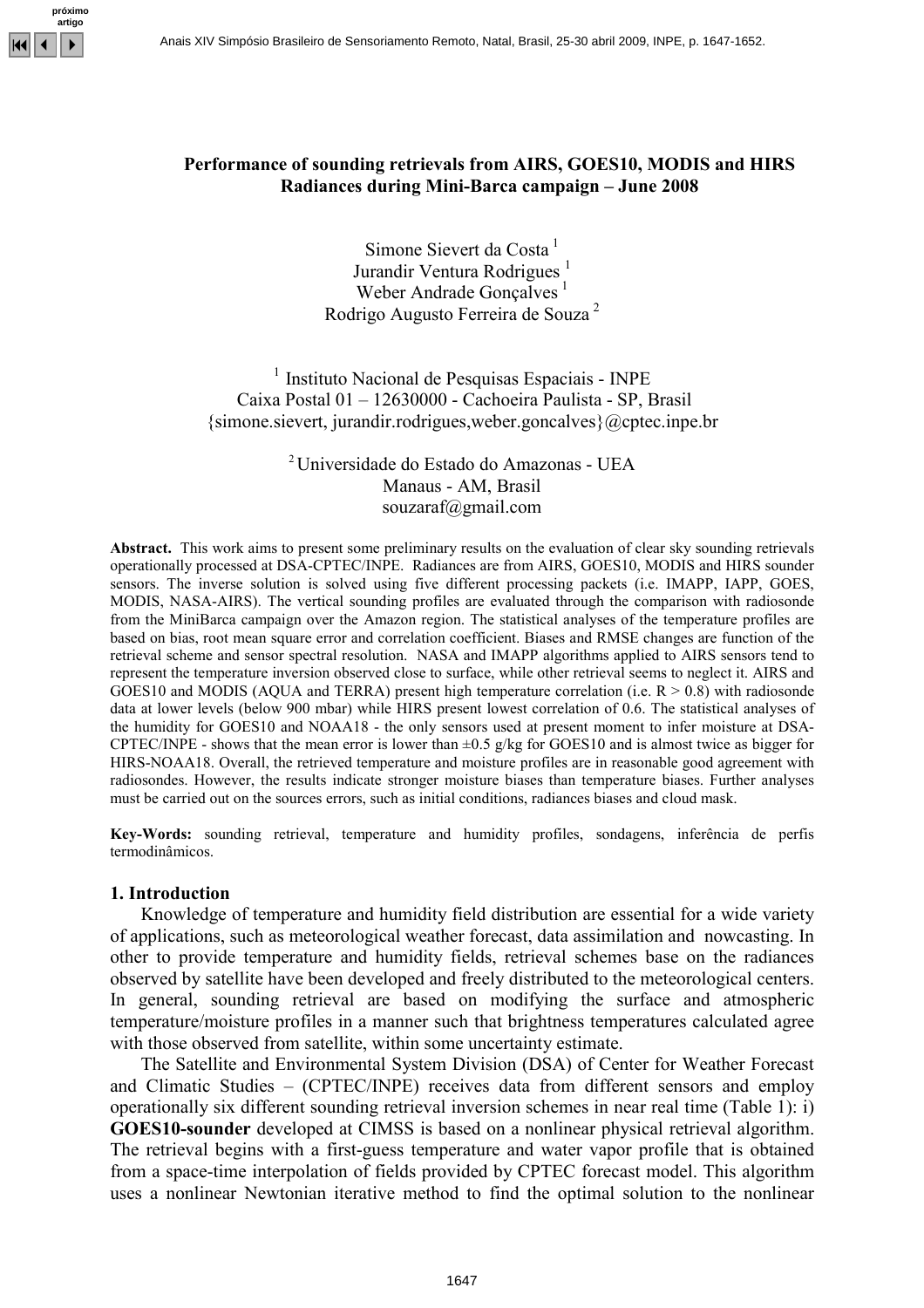inverse of the radiative transfer equation. ii) IAPP - International ATOVS Processing Package, which operates on NOAA18, retrieves the atmospheric parameters in 4 steps: cloud detection and removal; bias adjustment; regression retrieval; and nonlinear iterative physical retrieval. iii) IMAPP - International MODIS/AIRS Processing Package is derived from the operational Earth Observing System processing software developed at NASA and Jet Propulsion Laboratory. iv) NASA inversion model - is a physically-based inversion procedure for operational sounding retrieval which combined AIRS radiance measurements from microwave and infrared sounder. The importance to infer atmospheric variables from several different satellites is that can be provided extensive and comprehensive information about atmospheric components and its processes with high spatial and temporal resolution. In this context, the present study aims to analyze the performance of temperature and humidity (sounding) inferred at DSA-CPTEC/INPE.

| Technical<br>Feature                                | Sounding Retrieval Sensors and Processing algorithms |                                                 |                                                 |                                            |                                             |                                    |
|-----------------------------------------------------|------------------------------------------------------|-------------------------------------------------|-------------------------------------------------|--------------------------------------------|---------------------------------------------|------------------------------------|
| satellite                                           | GOES <sub>10</sub>                                   | <b>ATOVS</b><br><b>TERRA</b><br>NOAA18          |                                                 | <b>AQUA</b>                                | <b>AQUA</b>                                 | <b>AQUA</b>                        |
| sensor                                              | GOES-Sounder                                         | <b>HIRS</b>                                     | <b>MODIS</b>                                    | <b>MODIS</b>                               | <b>AIRS</b>                                 | <b>AIRS</b>                        |
| Orbit                                               | geostationary                                        | polar                                           | polar                                           | polar                                      | polar                                       | polar                              |
| Product Spatial<br>Resolution (km)                  | 10                                                   | 100                                             | 1                                               | 4                                          | 50                                          | 50                                 |
| Satellite Overpass<br>during Minibarca<br>Campaign: | 1 hour/sector<br>South America<br>$=$ 4 sector)      | around<br>3:00, 5:00,<br>16:00 and<br>18:00 UTC | around<br>3:00,14:00<br>and 15:00<br><b>UTC</b> | around $5:00$<br>and $18:00$<br><b>UTC</b> | around<br>$5:00$ and<br>17:00<br><b>UTC</b> | around<br>$5:00$ and<br>17:00 UTC  |
| Inversion model<br>scheme                           | Ma et al., 1999<br>algorithm                         | <b>IAPP</b><br>$(Li$ et al.,<br>2000)           | <b>IMAPP-</b><br>MOD07<br>PGE03 v4.3            | <b>IMAPP-</b><br>MOD07<br>PGE03_v4.<br>4   | <b>IMAPP</b><br>v5.2.1                      | <b>NASA</b><br>Susskind.<br>(2003) |
| N. of levels retrieved                              | 40                                                   | 42                                              | 20                                              | 20                                         | 28/100                                      | 28                                 |
| N. of channels in the<br>retrieval                  | 19(18)                                               | 20                                              | 36(11)                                          | 36                                         | 27                                          | 2378 (20)                          |
| <b>First Guess</b>                                  | <b>CPTEC Global</b><br>Model T213L42                 | Regression                                      | Regression                                      | Regression                                 | <b>NCEP</b>                                 | Regression                         |

| Table 1 – Satellite sensor and operational retrieval scheme used in the vertical profiles at |  |  |  |  |  |  |
|----------------------------------------------------------------------------------------------|--|--|--|--|--|--|
| DSA-CPTEC/INPE.                                                                              |  |  |  |  |  |  |

# 2. Methodology and Data

Sounding retrievals via satellite were validated using the radiosonde from the mini-BARCA experimental campaign. The campaign, which was aimed to understand the Amazon region as a regional entity, occurred during 9 to 30th June 2008. Although this period corresponds to the ending of the raining season, various convective activities occurred. Around four atmospheric radiosondes were launched around daily at 00, 06, 12 e 18 UTC in five sites: Manaus-AM, Tabatinga-AM, Rio Branco-AC, Belém-PA and Carolina-MA. Figure 1 shows the location of the five sites over the Amazon Region. In this study was used the matched dataset containing radiosonde and satellite data within  $1.0^\circ$  (i.e. approximately 100 km) and also conditioned to clear sky based on the algorithms cloud mask. From approximately 500 radiosondes samples, only a reduced number was used in the comparison. Each retrieved sounding product have different sample size (Table 2) used in the error analyses, since each satellite present distinct time overpass. The sounding retrieval errors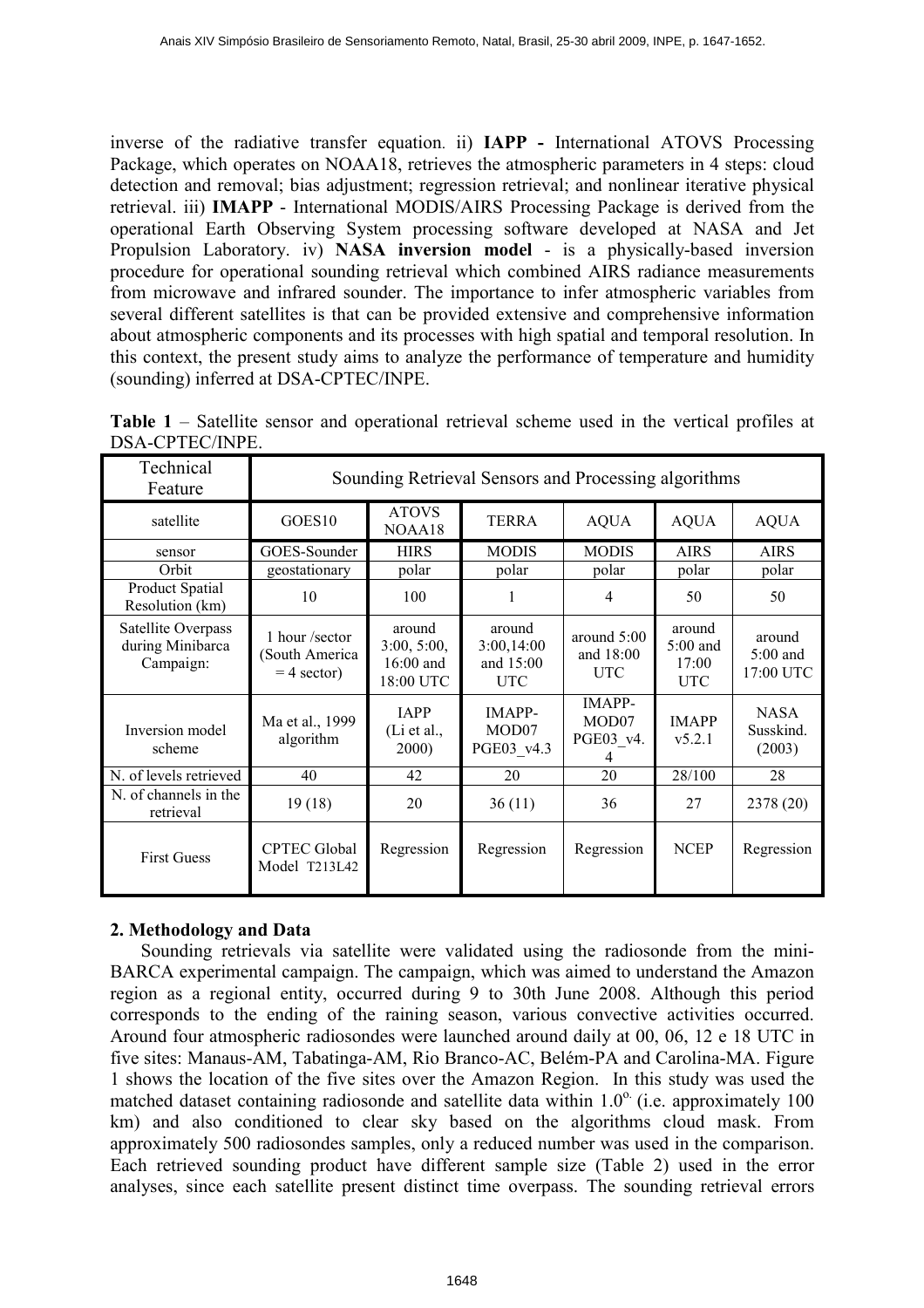were evaluated using the mean statistical values of bias (satellite minus radiosonde), root mean square error (RMSE) and correlation coefficient.



Figure 1 – Experimental sites of the Mini-Barca Campaign over Amazonas region: Manaus-AM (3.14°S 59.9°W), Tabatinga-AM (4.25°S 69.94°W), Rio Branco-AC (9.86°S 67.90°W), Belém-PA (1.47°S 48.46°W) and Carolina-MA(7.34°S 47.60°W).

Table 2 – Matched dataset containing radiosonde and satellite retrievals and the sample size used in the statistics analyses. Sample size is reduced because of cloud contamination.

| <b>Satellite - Sounder</b> | <b>Matched dataset</b> | Sample size in the statistics |
|----------------------------|------------------------|-------------------------------|
| GOES10-sounder             | 244                    | 80                            |
| <b>NOAA18-HIRS</b>         | 39                     | 22                            |
| <b>TERRA-MODIS</b>         | 35                     | 17                            |
| <b>AQUA-MODIS</b>          | 102                    | 24                            |
| <b>AQUA-AIRS (NASA)</b>    | 114                    | 30                            |
| <b>AQUA AIRS (IMAPP)</b>   | 83                     | 34                            |

### 3. Results

Figure 2 shows the vertical temperature (a) and humidity (b) profiles retrieved by different sensors and retrievals schemes for morning (06:00 UTC, Carolina) and night (18:00 UTC, Rio Branco) of 22 June 2008. Additionally, it presents the vertical profiles observed by radiosondes in the scope of Mini-Barca campaign. Visible and Infrared GOES10 image shows that 22 June was partially cloudy over Rio Branco at 6:00 UTC, clear sky over Carolina at 18:00 UTC.

The NASA and IMAPP algorithms applied to AIRS sensors tend to represent the majority of the temperature vertical structure at the surface, such as the temperature inversion, while other retrieval schemes seem to unresolved. This high performance by AIRS sounder is expected since it provides radiances in thousands of channels for single field of view, yielding to significant increase of information about gases absorption and emission, mainly close to surface.

Figure 3 (a) shows the statistical analyses of the temperature profiles based on bias, root mean square error and correlation coefficient. AIRS-IMAPP and AIRS-NASA seems disagree at lower levels close to the surface while they present same accuracy above the 850 mbar. AIRS presents a remarkable improvement when compared with other instruments, as mentioned before. AIRS- MAPP presents bias of +0.3 K while AIRS-NASA and HIBS-NOAA presents error of around -/+1.5 K. Both AIRS retrievals present RMSE of around 1 K over all levels. GOES10 retrieved algorithm has a good performance over all levels, the RMSE is around 1 K. GOES10 sounder present high correlation with radiosonde data at lower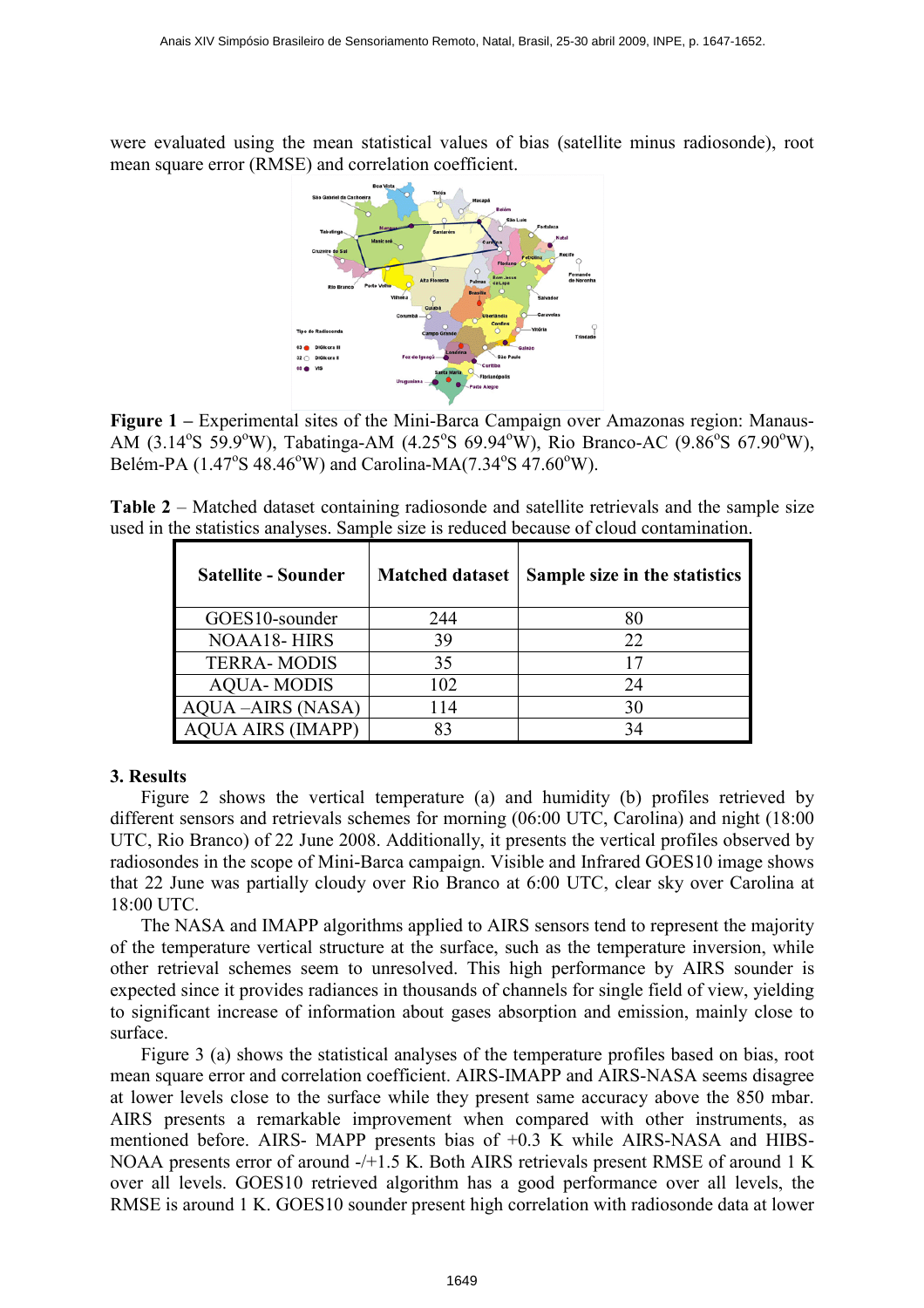levels (below 900 mbar), following by AIRS (IMAPP and NASA) and MODIS (AQUA and TERRA (i.e.  $R \sim 0.8$ ), and HIRS (R $\sim 0.6$ ). All retrievals temperature sounding show that the correlation coefficients are highest at surface, decrease with height and presents minimum around 780 mbar associated to highest bias. Further analyses must be done in order to understand this low performance of the algorithms in this level.

Figure 3 (b) shows the statistical analyses of the humidity only for GOES10 and NOAA18, since they are the only sensors used at present moment to infer moisture at DSA-CPTEC/INPE. The mixing ratio mean error (bias) is lower than  $\pm 0.5$  g/kg for GOES10 retrieval and the RMSE is around 1g/kg, and the corresponding values for HIRS-NOAA18 are almost twice as bigger (i.e. vies around 1 g/kg and RMSE of about 2 g/kg). The correlation of between radiosondes and retrieved moisture is lower than those correlation found to temperature. This is because atmospheric moisture presents more variability than temperature. It is also more complicate to retrieve in atmospheric thermodynamic processes due to latent heat (Li et al., 2008). Gonçalves et al. (2008) shows GOES10 humidity retrieval improves considerable when the covariance matrix was update for the Amazon region.



Figure 2 – Vertical profiles of temperature (a) and mixing ratio (b) retrieved for different sensors and algorithms compared with two radiosondes from MiniBarca campaign.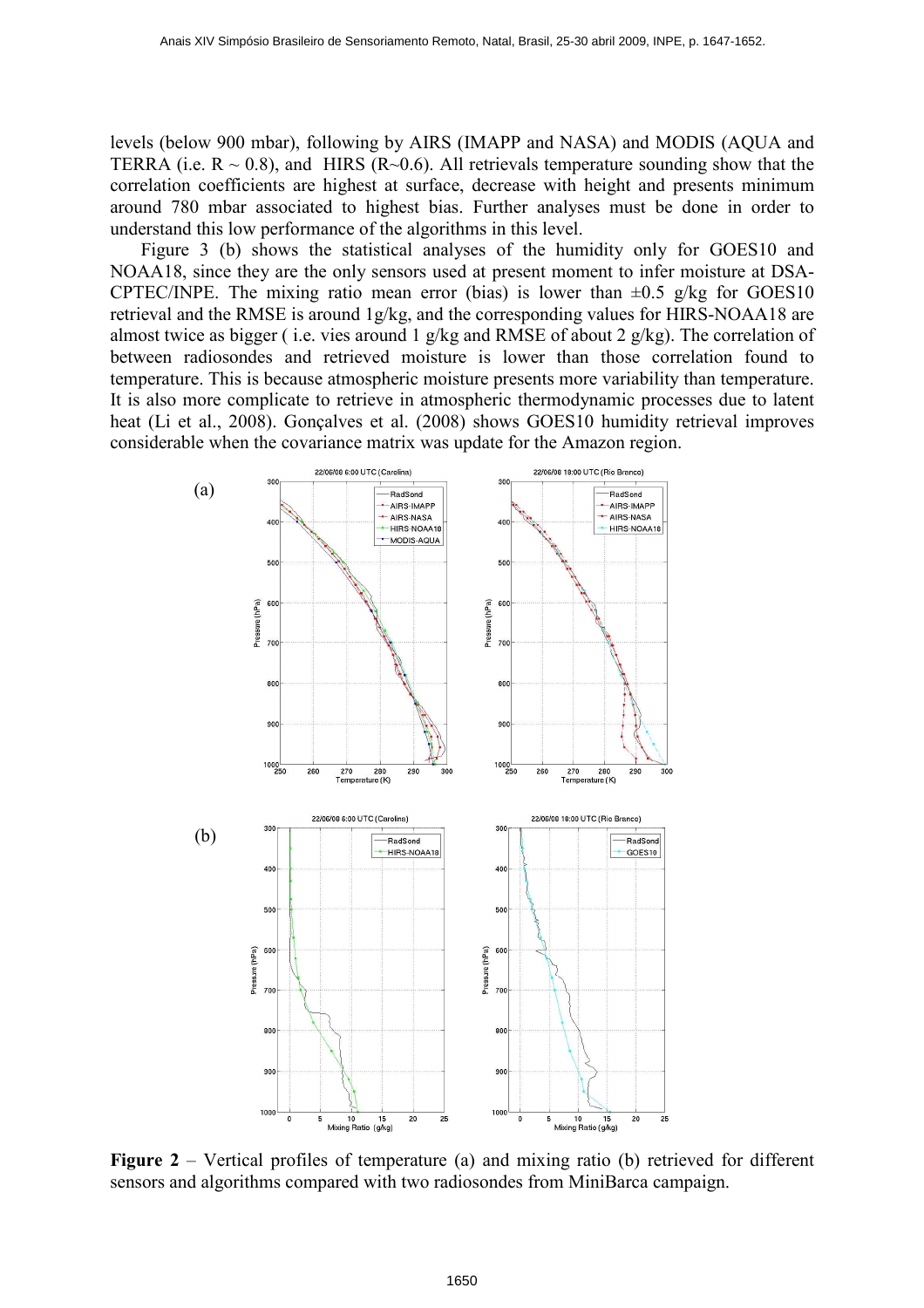

Figure 3 – Comparison of statistical analyses (Bias, RMSE and Correlation coefficient) for the retrieved (a) temperature (K) and (b) mixing ratio (g/kg) as function of pressure.